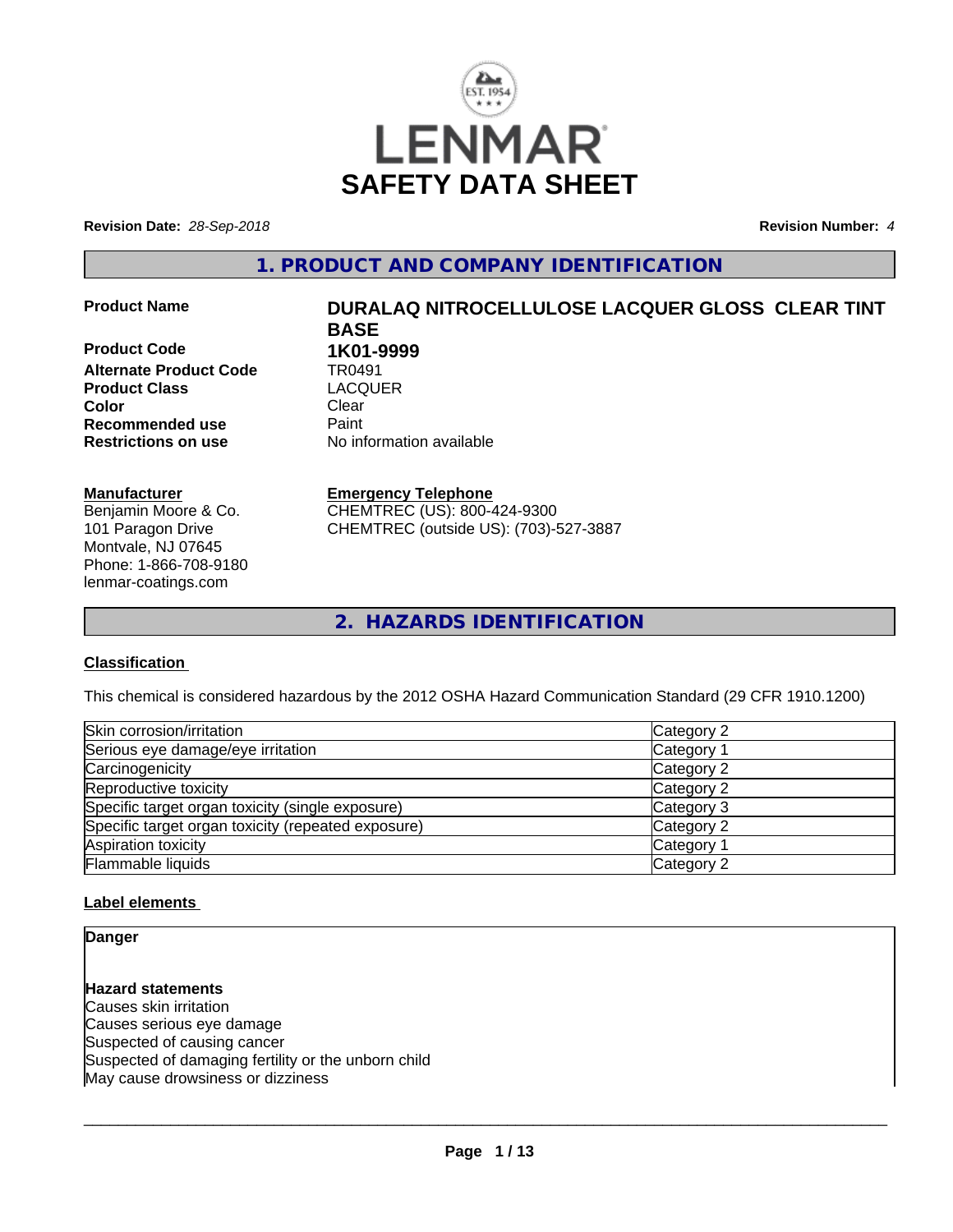**Precautionary Statements - Prevention** Obtain special instructions before use May cause damage to organs through prolonged or repeated exposure May be fatal if swallowed and enters airways Highly flammable liquid and vapor **Appearance** liquid **Odor** little or no odor

\_\_\_\_\_\_\_\_\_\_\_\_\_\_\_\_\_\_\_\_\_\_\_\_\_\_\_\_\_\_\_\_\_\_\_\_\_\_\_\_\_\_\_\_\_\_\_\_\_\_\_\_\_\_\_\_\_\_\_\_\_\_\_\_\_\_\_\_\_\_\_\_\_\_\_\_\_\_\_\_\_\_\_\_\_\_\_\_\_\_\_\_\_

Do not handle until all safety precautions have been read and understood Use personal protective equipment as required Wash face, hands and any exposed skin thoroughly after handling Do not breathe dust/fume/gas/mist/vapors/spray Use only outdoors or in a well-ventilated area Keep away from heat, hot surfaces, sparks, open flames and other ignition sources. No smoking Keep container tightly closed Ground/bond container and receiving equipment Use explosion-proof electrical/ventilating/lighting/equipment Use only non-sparking tools Take precautionary measures against static discharge Keep cool

## **Precautionary Statements - Response**

IF exposed or concerned: Get medical advice/attention

## **Eyes**

IF IN EYES: Rinse cautiously with water for several minutes. Remove contact lenses, if present and easy to do. Continue rinsing

Immediately call a POISON CENTER or doctor/physician

**Skin**

If skin irritation occurs: Get medical advice/attention IF ON SKIN (or hair): Remove/Take off immediately all contaminated clothing. Rinse skin with water/shower

Wash contaminated clothing before reuse

## **Inhalation**

IF INHALED: Remove victim to fresh air and keep at rest in a position comfortable for breathing **Ingestion**

IF SWALLOWED: Immediately call a POISON CENTER or doctor/physician

Do NOT induce vomiting

## **Fire**

In case of fire: Use CO2, dry chemical, or foam for extinction

## **Precautionary Statements - Storage**

Store locked up Store in a well-ventilated place. Keep container tightly closed

## **Precautionary Statements - Disposal**

Dispose of contents/container to an approved waste disposal plant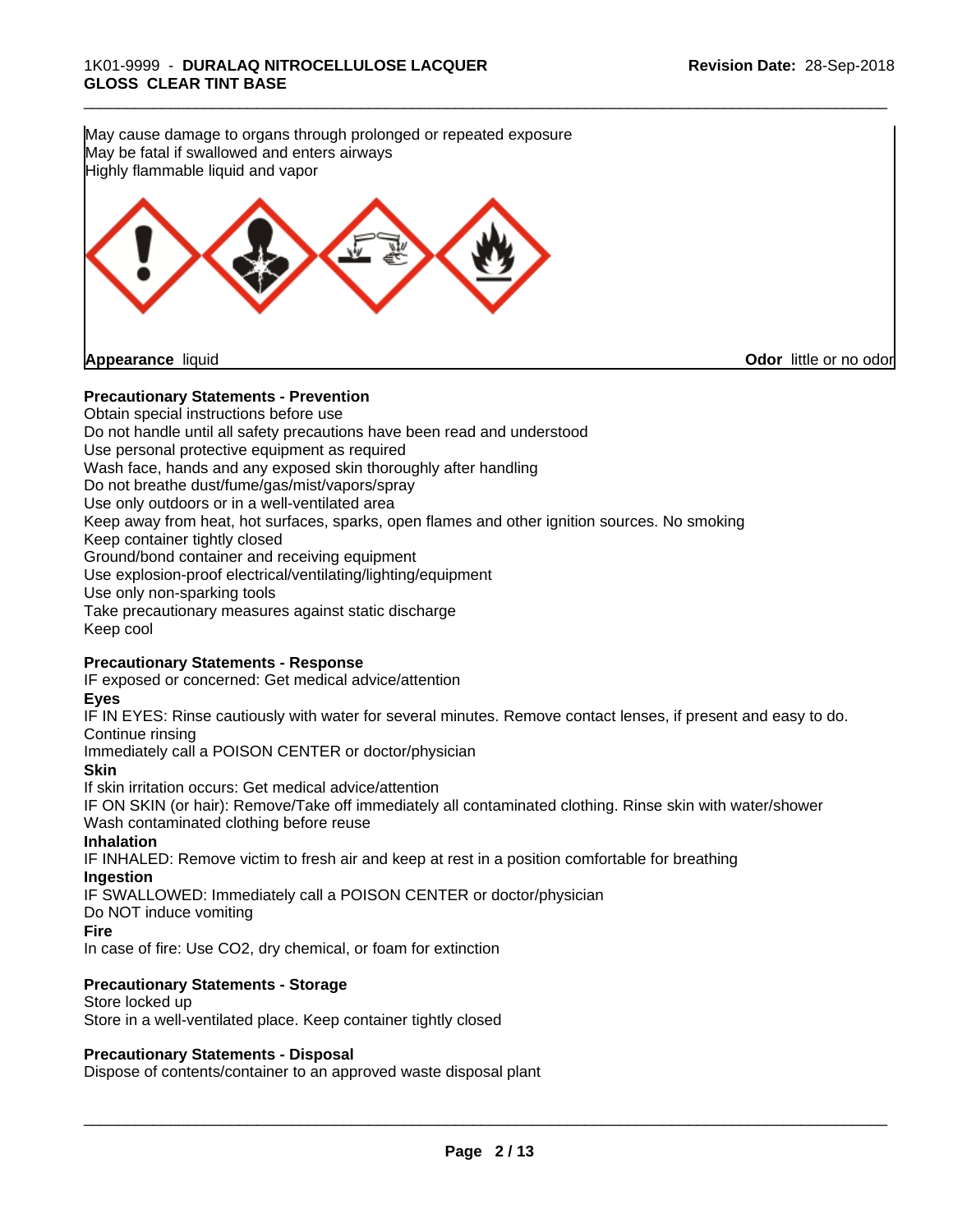## **Hazards not otherwise classified (HNOC)**

Not applicable

#### **Other information**

No information available

## **3. COMPOSITION INFORMATION ON COMPONENTS**

\_\_\_\_\_\_\_\_\_\_\_\_\_\_\_\_\_\_\_\_\_\_\_\_\_\_\_\_\_\_\_\_\_\_\_\_\_\_\_\_\_\_\_\_\_\_\_\_\_\_\_\_\_\_\_\_\_\_\_\_\_\_\_\_\_\_\_\_\_\_\_\_\_\_\_\_\_\_\_\_\_\_\_\_\_\_\_\_\_\_\_\_\_

| <b>Chemical name</b>    | <b>CAS No.</b> | Weight-%        |
|-------------------------|----------------|-----------------|
| n-Butyl acetate         | 123-86-4       | 20              |
| Acetone                 | 67-64-1        | 15              |
| cellulose, nitrate      | 9004-70-0      | 15              |
| Toluene                 | 108-88-3       | 10              |
| VM&P naphtha            | 64742-89-8     | 10 <sup>°</sup> |
| 2-Pentanone, 4-methyl-  | 108-10-1       | 10              |
| Isopropyl alcohol       | 67-63-0        | 10              |
| n-Butyl alcohol         | 71-36-3        | 5               |
| Soybean oil, epoxidized | 8013-07-8      | 5               |
| Ethanol                 | 64-17-5        |                 |
| Isobutyl alcohol        | 78-83-1        | 5               |
| Octane                  | 111-65-9       |                 |
| Heptane                 | 142-82-5       |                 |
| Ethyl benzene           | $100 - 41 - 4$ | 0.5             |

## **4. FIRST AID MEASURES**

#### **Description of first aid measures**

| <b>General Advice</b>                            | If symptoms persist, call a physician. Show this safety data sheet to the doctor in<br>attendance.                                                                                            |
|--------------------------------------------------|-----------------------------------------------------------------------------------------------------------------------------------------------------------------------------------------------|
| <b>Eye Contact</b>                               | Immediate medical attention is required. Immediately flush with plenty of water.<br>After initial flushing, remove any contact lenses and continue flushing for at least<br>15 minutes.       |
| <b>Skin Contact</b>                              | Wash off immediately with soap and plenty of water removing all contaminated<br>clothes and shoes. If skin irritation persists, call a physician.                                             |
| <b>Inhalation</b>                                | Move to fresh air. If symptoms persist, call a physician.<br>If not breathing, give artificial respiration. Call a physician immediately.                                                     |
| Ingestion                                        | Clean mouth with water and afterwards drink plenty of water. Do not induce<br>vomiting without medical advice. Never give anything by mouth to an unconscious<br>person. Consult a physician. |
| <b>Protection Of First-Aiders</b>                | Use personal protective equipment.                                                                                                                                                            |
| <b>Most Important</b><br><b>Symptoms/Effects</b> | No information available.                                                                                                                                                                     |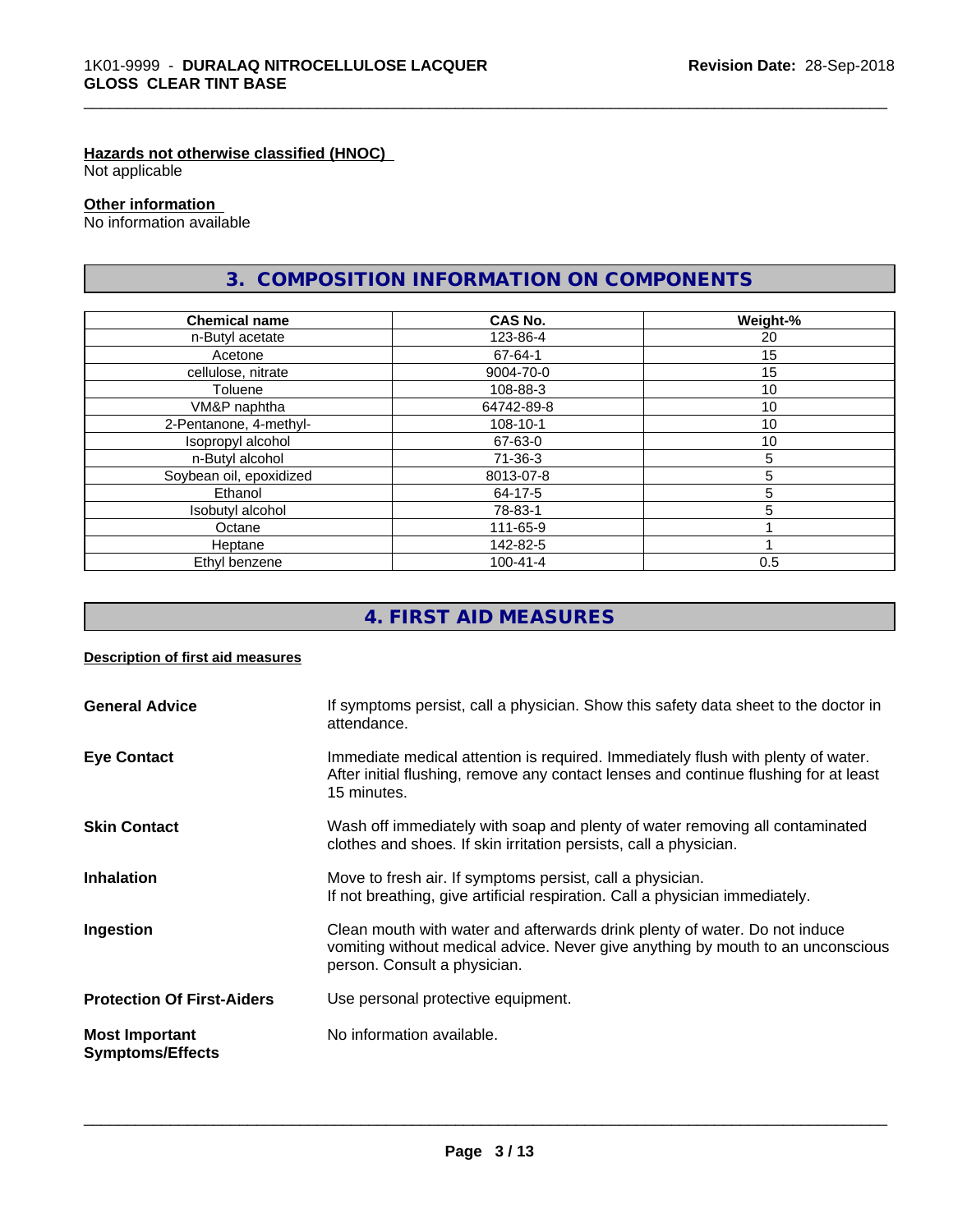|                                         | <b>Notes To Physician</b>                                       | Treat symptomatically. |                                       |                                                                                                                                                                                                                                                                                     |
|-----------------------------------------|-----------------------------------------------------------------|------------------------|---------------------------------------|-------------------------------------------------------------------------------------------------------------------------------------------------------------------------------------------------------------------------------------------------------------------------------------|
|                                         |                                                                 |                        | 5. FIRE-FIGHTING MEASURES             |                                                                                                                                                                                                                                                                                     |
|                                         | <b>Flammable Properties</b>                                     |                        |                                       | Vapors may travel considerable distance to a source of<br>ignition and flash back. Vapors may cause flash fire.                                                                                                                                                                     |
|                                         | <b>Suitable Extinguishing Media</b>                             |                        | surrounding environment.              | Foam, dry powder or water. Use extinguishing measures<br>that are appropriate to local circumstances and the                                                                                                                                                                        |
| <b>Firefighters</b>                     | <b>Protective Equipment And Precautions For</b>                 |                        | and full protective gear.             | As in any fire, wear self-contained breathing apparatus<br>pressure-demand, MSHA/NIOSH (approved or equivalent)                                                                                                                                                                     |
|                                         | <b>Hazardous combustion products</b>                            |                        | which may be toxic and/or irritating. | Burning may result in carbon dioxide, carbon monoxide<br>and other combustion products of varying composition                                                                                                                                                                       |
|                                         | <b>Specific Hazards Arising From The Chemical</b>               |                        | vapors.                               | Flammable. Flash back possible over considerable<br>distance. Keep product and empty container away from<br>heat and sources of ignition. Closed containers may<br>rupture if exposed to fire or extreme heat. Thermal<br>decomposition can lead to release of irritating gases and |
|                                         | <b>Sensitivity To Mechanical Impact</b>                         |                        | No                                    |                                                                                                                                                                                                                                                                                     |
|                                         | <b>Sensitivity To Static Discharge</b>                          |                        | Yes                                   |                                                                                                                                                                                                                                                                                     |
| <b>Method</b>                           | <b>Flash Point Data</b><br>Flash Point (°F)<br>Flash Point (°C) |                        | 37<br>3<br><b>PMCC</b>                |                                                                                                                                                                                                                                                                                     |
|                                         | <b>Flammability Limits In Air</b>                               |                        |                                       |                                                                                                                                                                                                                                                                                     |
|                                         | Lower flammability limit:<br><b>Upper flammability limit:</b>   |                        | Not available<br>Not available        |                                                                                                                                                                                                                                                                                     |
| <b>NFPA</b>                             | Health: 2                                                       | Flammability: 3        | Instability: 2                        | <b>Special: Not Applicable</b>                                                                                                                                                                                                                                                      |
| <b>NFPA Legend</b><br>0 - Not Hazardous |                                                                 |                        |                                       |                                                                                                                                                                                                                                                                                     |

\_\_\_\_\_\_\_\_\_\_\_\_\_\_\_\_\_\_\_\_\_\_\_\_\_\_\_\_\_\_\_\_\_\_\_\_\_\_\_\_\_\_\_\_\_\_\_\_\_\_\_\_\_\_\_\_\_\_\_\_\_\_\_\_\_\_\_\_\_\_\_\_\_\_\_\_\_\_\_\_\_\_\_\_\_\_\_\_\_\_\_\_\_

- 1 Slightly
- 2 Moderate
- 3 High
- 4 Severe

*The ratings assigned are only suggested ratings, the contractor/employer has ultimate responsibilities for NFPA ratings where this system is used.*

*Additional information regarding the NFPA rating system is available from the National Fire Protection Agency (NFPA) at www.nfpa.org.*

## **6. ACCIDENTAL RELEASE MEASURES**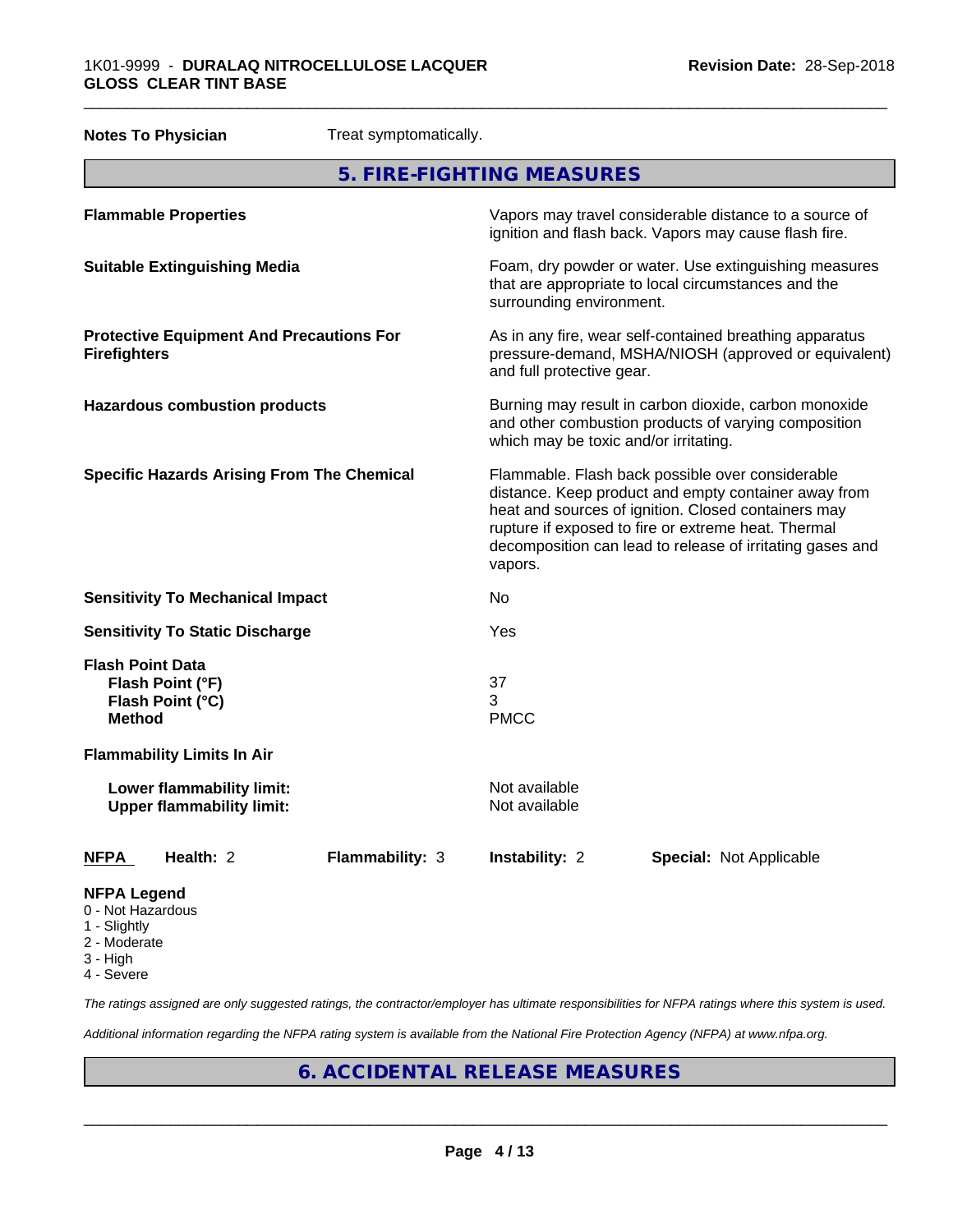| <b>Personal Precautions</b>      | Remove all sources of ignition. Take precautions to prevent flashback. Ground<br>and bond all containers and handling equipment. Take precautionary measures<br>against static discharges. Ensure adequate ventilation. Avoid contact with skin,<br>eyes and clothing. Use personal protective equipment.                                                                                                  |
|----------------------------------|------------------------------------------------------------------------------------------------------------------------------------------------------------------------------------------------------------------------------------------------------------------------------------------------------------------------------------------------------------------------------------------------------------|
| <b>Other Information</b>         | Prevent further leakage or spillage if safe to do so. Do not allow material to<br>contaminate ground water system. Prevent product from entering drains. Do not<br>flush into surface water or sanitary sewer system. Local authorities should be<br>advised if significant spillages cannot be contained.                                                                                                 |
| <b>Environmental precautions</b> | See Section 12 for additional Ecological Information.                                                                                                                                                                                                                                                                                                                                                      |
| <b>Methods for Cleaning Up</b>   | Dam up. Soak up with inert absorbent material. Use a non-sparking or explosion<br>proof means to transfer material to a sealed, appropriate container for disposal.<br>Clean contaminated surface thoroughly.                                                                                                                                                                                              |
|                                  | 7. HANDLING AND STORAGE                                                                                                                                                                                                                                                                                                                                                                                    |
| <b>Handling</b>                  | Avoid contact with skin, eyes and clothing. Wear personal protective equipment.<br>Do not breathe vapors or spray mist. Use only in ventilated areas. Prevent vapor<br>build-up by providing adequate ventilation during and after use.<br>Take precautionary measures against static discharges. To avoid ignition of<br>vapors by static electricity discharge, all metal parts of the equipment must be |
|                                  | grounded. Keep away from heat, sparks and flame. Do not smoke. Extinguish all<br>flames and pilot lights, and turn off stoves, heaters, electric motors and other<br>sources of ignition during use and until all vapors are gone. Ignition and/or flash<br>back may occur.                                                                                                                                |
| <b>Storage</b>                   | Keep containers tightly closed in a dry, cool and well-ventilated place. Keep away<br>from heat. Keep away from open flames, hot surfaces and sources of ignition.<br>Keep in properly labeled containers. Keep out of the reach of children.                                                                                                                                                              |
| <b>Incompatible Materials</b>    | Incompatible with strong acids and bases and strong oxidizing agents.                                                                                                                                                                                                                                                                                                                                      |
|                                  | Technical measures/Precautions Ensure adequate ventilation. Use only where airflow will keep vapors from building<br>up in or near the work area in adjoining rooms. Comply with all national, state, and<br>local codes pertaining to the storage, handling, dispensing and disposal of<br>flammable liquids.                                                                                             |
|                                  | Dissipate static electricity during transfer by grounding and bonding containers<br>and equipment before transferring material. All equipment should be non-sparking<br>and explosion proof. Use explosion proof electrical equipment for ventilation,<br>lighting and material handling.                                                                                                                  |

\_\_\_\_\_\_\_\_\_\_\_\_\_\_\_\_\_\_\_\_\_\_\_\_\_\_\_\_\_\_\_\_\_\_\_\_\_\_\_\_\_\_\_\_\_\_\_\_\_\_\_\_\_\_\_\_\_\_\_\_\_\_\_\_\_\_\_\_\_\_\_\_\_\_\_\_\_\_\_\_\_\_\_\_\_\_\_\_\_\_\_\_\_

## **8. EXPOSURE CONTROLS/PERSONAL PROTECTION**

## **Exposure Limits**

| <b>Chemical name</b> | <b>ACGIH TLV</b>         | <b>PEL</b><br>OSHA                   |
|----------------------|--------------------------|--------------------------------------|
| n-Butyl acetate      | 150 ppm -<br><b>TWA</b>  | <b>TWA</b><br>$150$ ppm $-$          |
|                      | <b>STEL</b><br>$200$ ppm | <b>TWA</b><br>$710 \text{ mg/m}^3$ - |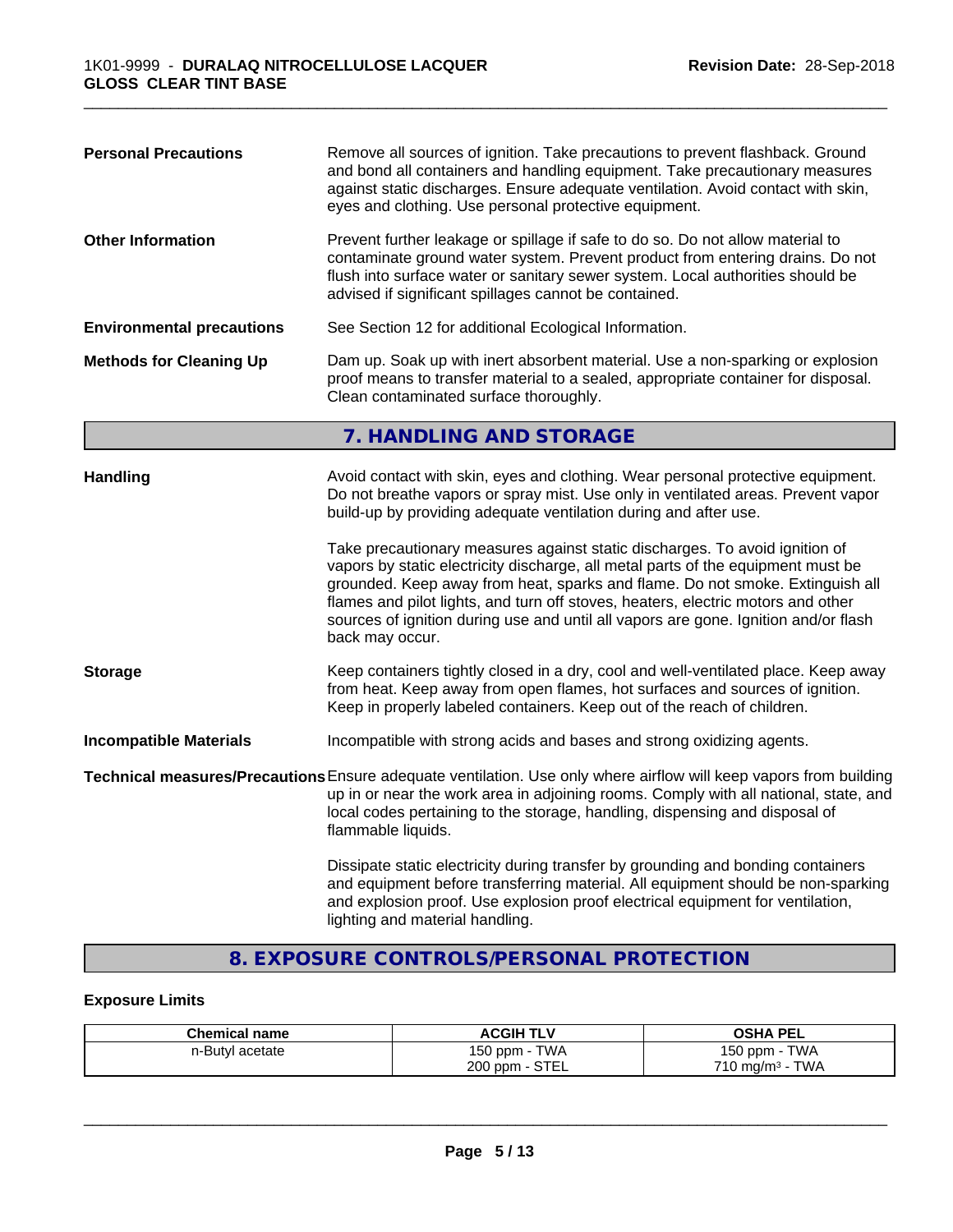## 1K01-9999 - **DURALAQ NITROCELLULOSE LACQUER GLOSS CLEAR TINT BASE**

| Acetone                | 250 ppm - TWA   | 1000 ppm - TWA               |
|------------------------|-----------------|------------------------------|
|                        | 500 ppm - STEL  | 2400 mg/m <sup>3</sup> - TWA |
| Toluene                | 20 ppm - TWA    | 200 ppm - TWA                |
|                        |                 | 300 ppm - Ceiling            |
| 2-Pentanone, 4-methyl- | 20 ppm - TWA    | 100 ppm - TWA                |
|                        | 75 ppm - STEL   | 410 mg/m $3$ - TWA           |
| Isopropyl alcohol      | 200 ppm - TWA   | 400 ppm - TWA                |
|                        | 400 ppm - STEL  | 980 mg/m <sup>3</sup> - TWA  |
| n-Butyl alcohol        | 20 ppm - TWA    | 100 ppm - TWA                |
|                        |                 | 300 mg/m <sup>3</sup> - TWA  |
| Ethanol                | 1000 ppm - STEL | 1000 ppm - TWA               |
|                        |                 | 1900 mg/m <sup>3</sup> - TWA |
| Isobutyl alcohol       | 50 ppm - TWA    | 100 ppm - $TWA$              |
|                        |                 | 300 mg/m <sup>3</sup> - TWA  |
| Octane                 | 300 ppm - TWA   | 500 ppm - TWA                |
|                        |                 | 2350 mg/m <sup>3</sup> - TWA |
| Heptane                | 400 ppm - TWA   | 500 ppm - TWA                |
|                        | 500 ppm - STEL  | 2000 mg/m <sup>3</sup> - TWA |
| Ethyl benzene          | 20 ppm - TWA    | 100 ppm - TWA                |
|                        |                 | 435 mg/m <sup>3</sup> - TWA  |

\_\_\_\_\_\_\_\_\_\_\_\_\_\_\_\_\_\_\_\_\_\_\_\_\_\_\_\_\_\_\_\_\_\_\_\_\_\_\_\_\_\_\_\_\_\_\_\_\_\_\_\_\_\_\_\_\_\_\_\_\_\_\_\_\_\_\_\_\_\_\_\_\_\_\_\_\_\_\_\_\_\_\_\_\_\_\_\_\_\_\_\_\_

**Legend**

| <b>Appropriate engineering</b><br>controls                                                                                    |                                                                                                                                                                                                                                                                                                                                                                                                                                                       |
|-------------------------------------------------------------------------------------------------------------------------------|-------------------------------------------------------------------------------------------------------------------------------------------------------------------------------------------------------------------------------------------------------------------------------------------------------------------------------------------------------------------------------------------------------------------------------------------------------|
| <b>Engineering Measures</b>                                                                                                   | Ensure adequate ventilation, especially in confined areas.                                                                                                                                                                                                                                                                                                                                                                                            |
| <b>Personal Protective Equipment</b><br><b>Eye/Face Protection</b><br><b>Skin Protection</b><br><b>Respiratory Protection</b> | Safety glasses with side-shields.<br>Long sleeved clothing. Protective gloves.<br>Use only with adequate ventilation. In operations where exposure limits are<br>exceeded, use a NIOSH approved respirator that has been selected by a<br>technically qualified person for the specific work conditions. When spraying the<br>product or applying in confined areas, wear a NIOSH approved respirator<br>specified for paint spray or organic vapors. |
| <b>Hygiene Measures</b>                                                                                                       | Avoid contact with skin, eyes and clothing. Remove and wash contaminated<br>clothing before re-use. Wash thoroughly after handling.                                                                                                                                                                                                                                                                                                                   |

## **9. PHYSICAL AND CHEMICAL PROPERTIES**

| Appearance                  | liquid                   |
|-----------------------------|--------------------------|
| Odor                        | little or no odor        |
| <b>Odor Threshold</b>       | No information available |
| Density (Ibs/gal)           | $7.4 - 7.8$              |
| <b>Specific Gravity</b>     | $0.89 - 0.93$            |
| рH                          | No information available |
| <b>Viscosity (cps)</b>      | No information available |
| Solubility(ies)             | No information available |
| <b>Water solubility</b>     | No information available |
| <b>Evaporation Rate</b>     | No information available |
| Vapor pressure @20 °C (kPa) | No information available |
| Vapor density               | No information available |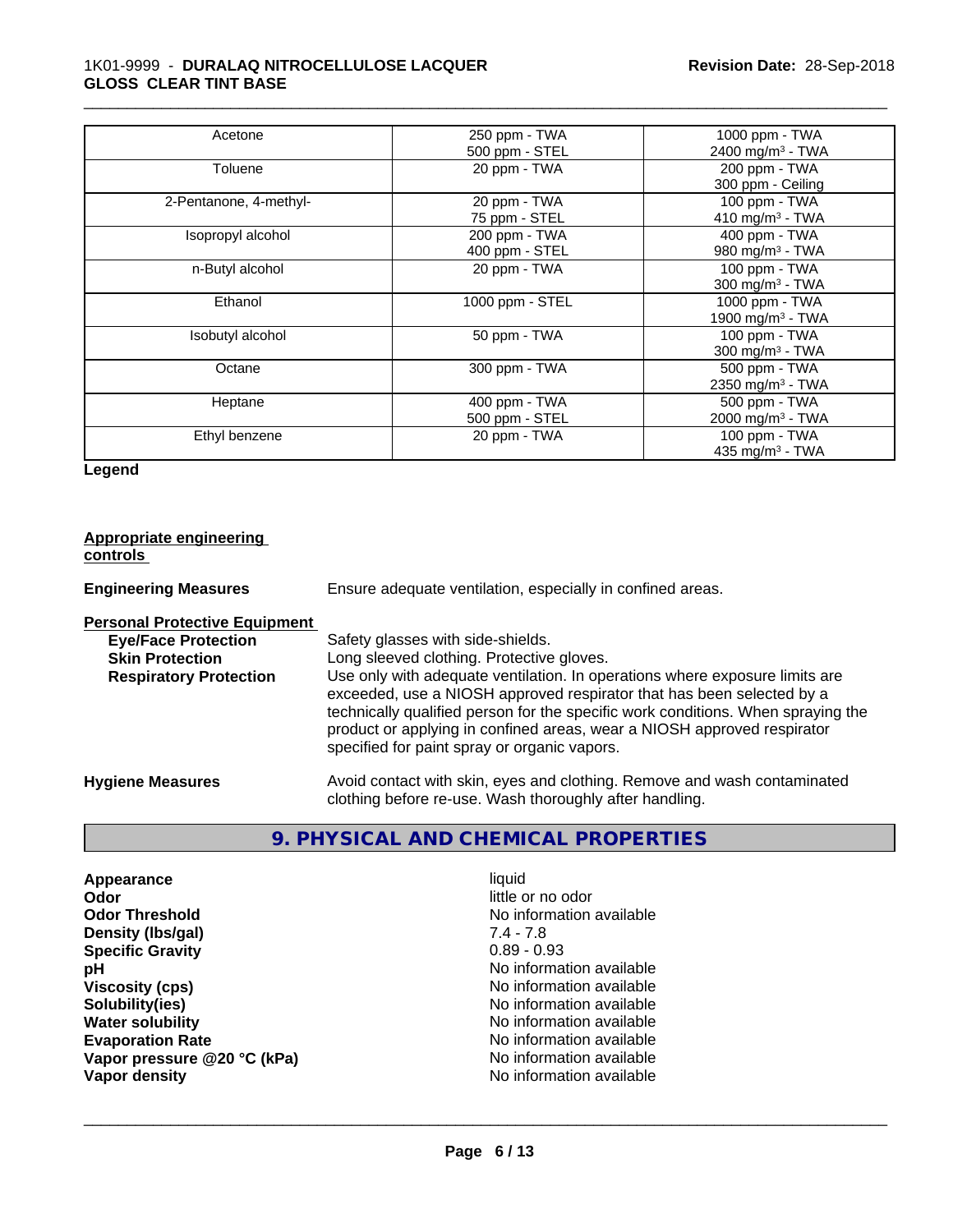| Wt. % Solids                         | $20 - 30$                |
|--------------------------------------|--------------------------|
| Vol. % Solids                        | 15 - 25                  |
| Wt. % Volatiles                      | $70 - 80$                |
| Vol. % Volatiles                     | $75 - 85$                |
| <b>VOC Regulatory Limit (g/L)</b>    | <680                     |
| <b>Boiling Point (°F)</b>            | 132                      |
| <b>Boiling Point (°C)</b>            | 56                       |
| <b>Freezing Point (°F)</b>           | No information available |
| <b>Freezing Point (°C)</b>           | No information available |
| Flash Point (°F)                     | 37                       |
| Flash Point (°C)                     | 3                        |
| <b>Method</b>                        | <b>PMCC</b>              |
| Flammability (solid, gas)            | Not applicable           |
| <b>Upper flammability limit:</b>     | No information available |
| Lower flammability limit:            | No information available |
| Autoignition Temperature (°F)        | No information available |
| <b>Autoignition Temperature (°C)</b> | No information available |
| Decomposition Temperature (°F)       | No information available |
| Decomposition Temperature (°C)       | No information available |
| <b>Partition coefficient</b>         | No information available |

## **10. STABILITY AND REACTIVITY**

\_\_\_\_\_\_\_\_\_\_\_\_\_\_\_\_\_\_\_\_\_\_\_\_\_\_\_\_\_\_\_\_\_\_\_\_\_\_\_\_\_\_\_\_\_\_\_\_\_\_\_\_\_\_\_\_\_\_\_\_\_\_\_\_\_\_\_\_\_\_\_\_\_\_\_\_\_\_\_\_\_\_\_\_\_\_\_\_\_\_\_\_\_

| <b>Reactivity</b>                         | No data available                                                                                                         |
|-------------------------------------------|---------------------------------------------------------------------------------------------------------------------------|
| <b>Chemical Stability</b>                 | Stable under normal conditions. Hazardous polymerisation<br>does not occur.                                               |
| <b>Conditions to avoid</b>                | Keep away from open flames, hot surfaces, static<br>electricity and sources of ignition. Sparks. Elevated<br>temperature. |
| <b>Incompatible Materials</b>             | Incompatible with strong acids and bases and strong<br>oxidizing agents.                                                  |
| <b>Hazardous Decomposition Products</b>   | Thermal decomposition can lead to release of irritating<br>gases and vapors.                                              |
| <b>Possibility of hazardous reactions</b> | None under normal conditions of use.                                                                                      |

## **11. TOXICOLOGICAL INFORMATION**

| <b>Product Information</b> |
|----------------------------|
|----------------------------|

## **Information on likely routes of exposure**

**Principal Routes of Exposure** Eye contact, skin contact and inhalation.

**Acute Toxicity** 

**Product Information** Repeated or prolonged exposure to organic solvents may lead to permanent brain and nervous system damage. Intentional misuse by deliberately concentrating and inhaling vapors may be harmful or fatal.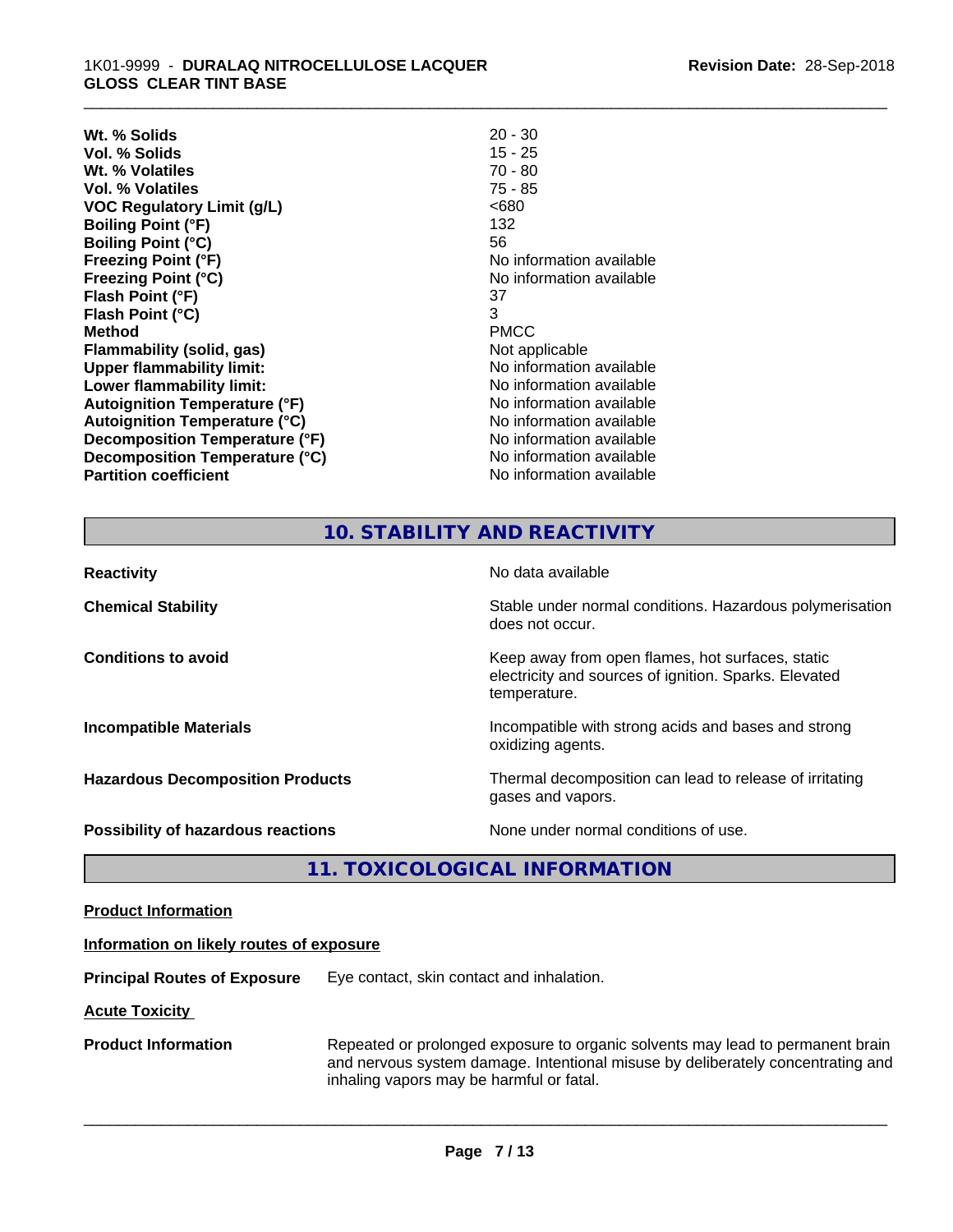| <b>Symptoms</b>                 | No information available                                                                                                                                                                                                                                      |
|---------------------------------|---------------------------------------------------------------------------------------------------------------------------------------------------------------------------------------------------------------------------------------------------------------|
|                                 | Delayed and immediate effects as well as chronic effects from short and long-term exposure                                                                                                                                                                    |
| Eye contact                     | Severely irritating to eyes. May cause burns. Risk of serious damage to eyes.                                                                                                                                                                                 |
| <b>Skin contact</b>             | May cause skin irritation and/or dermatitis. Prolonged skin contact may defat the<br>skin and produce dermatitis.                                                                                                                                             |
| Ingestion                       | Harmful if swallowed. Ingestion may cause irritation to mucous membranes. Small<br>amounts of this product aspirated into the respiratory system during ingestion or<br>vomiting may cause mild to severe pulmonary injury, possibly progressing to<br>death. |
| <b>Inhalation</b>               | Harmful by inhalation. High vapor / aerosol concentrations are irritating to the<br>eyes, nose, throat and lungs and may cause headaches, dizziness, drowsiness,<br>unconsciousness, and other central nervous system effects.                                |
| <b>Sensitization</b>            | No information available                                                                                                                                                                                                                                      |
| <b>Neurological Effects</b>     | No information available.                                                                                                                                                                                                                                     |
| <b>Mutagenic Effects</b>        | No information available.                                                                                                                                                                                                                                     |
| <b>Reproductive Effects</b>     | Possible risk of impaired fertility. Possible risk of harm to the unborn child.                                                                                                                                                                               |
| <b>Developmental Effects</b>    | No information available.                                                                                                                                                                                                                                     |
| <b>Target organ effects</b>     | No information available.                                                                                                                                                                                                                                     |
| <b>STOT - repeated exposure</b> | Causes damage to organs through prolonged or repeated exposure if inhaled.<br>May cause disorder and damage to the. liver. kidney. spleen. blood. Central<br>nervous system.                                                                                  |
| <b>STOT - single exposure</b>   | May cause disorder and damage to the. Respiratory system. Central nervous<br>system.                                                                                                                                                                          |
| Other adverse effects           | No information available.                                                                                                                                                                                                                                     |
| <b>Aspiration Hazard</b>        | May be harmful if swallowed and enters airways. Small amounts of this product<br>aspirated into the respiratory system during ingestion or vomiting may cause mild<br>to severe pulmonary injury, possibly progressing to death.                              |

## **Symptoms related to the physical,chemical and toxicological characteristics**

## **Numerical measures of toxicity**

**The following values are calculated based on chapter 3.1 of the GHS document**

| <b>ATEmix (oral)</b>                 | 3852 mg/kg |
|--------------------------------------|------------|
| <b>ATEmix (dermal)</b>               | 6721 mg/kg |
| <b>ATEmix (inhalation-dust/mist)</b> | 24.8 ma/L  |
| ATEmix (inhalation-vapor)            | 30 mg/L    |

#### **Acute Toxicity Component Information**

n-Butyl acetate LD50 Oral: 10768 mg/kg (Rat) LD50 Dermal: > 17600 mg/kg (Rabbit) LC50 Inhalation (Vapor): ppm (Rat, 4 hr.) Sensitization non-sensitizing (guinea pig) Acetone LD50 Oral: 5800 mg/kg (Rat) Toluene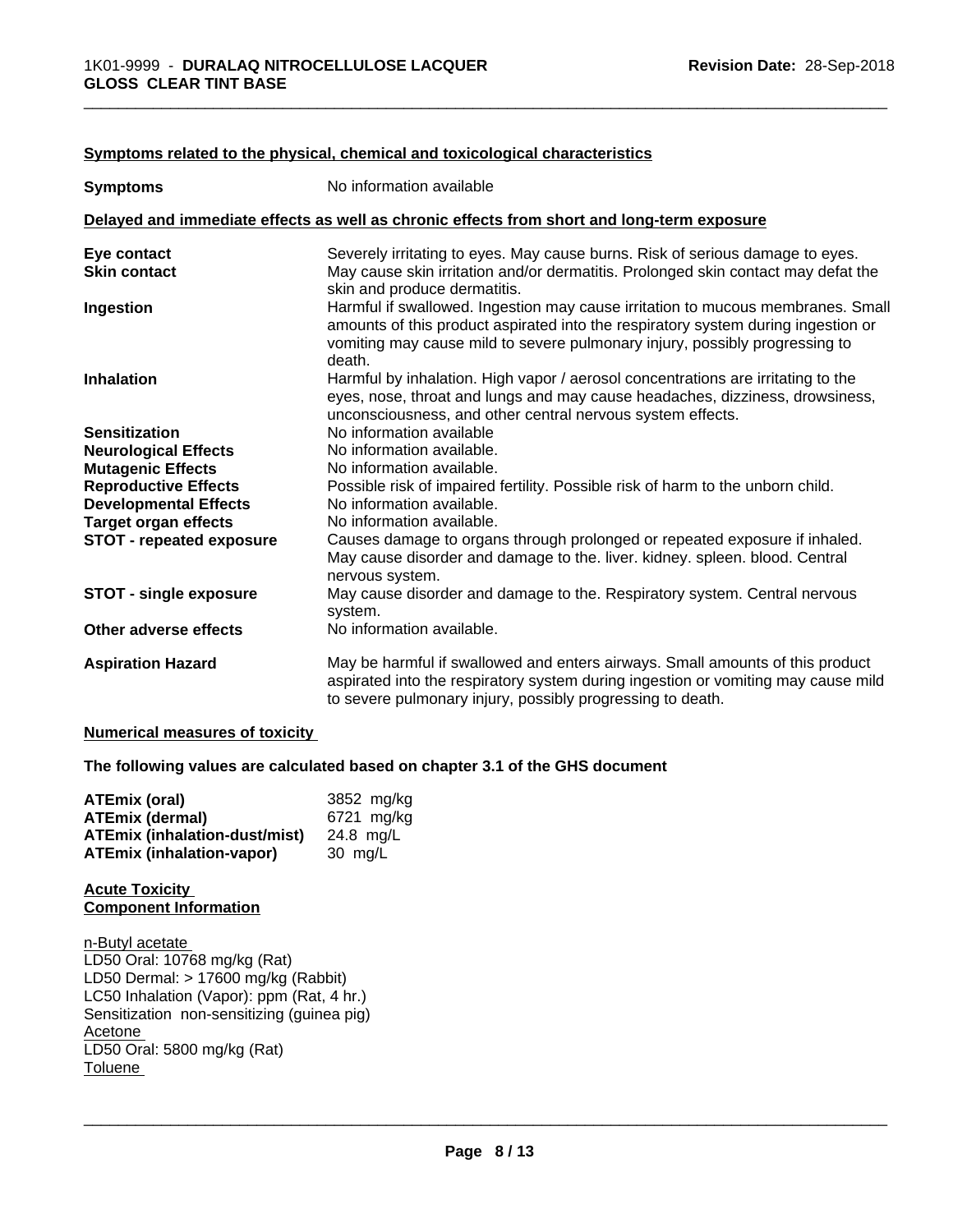## \_\_\_\_\_\_\_\_\_\_\_\_\_\_\_\_\_\_\_\_\_\_\_\_\_\_\_\_\_\_\_\_\_\_\_\_\_\_\_\_\_\_\_\_\_\_\_\_\_\_\_\_\_\_\_\_\_\_\_\_\_\_\_\_\_\_\_\_\_\_\_\_\_\_\_\_\_\_\_\_\_\_\_\_\_\_\_\_\_\_\_\_\_ 1K01-9999 - **DURALAQ NITROCELLULOSE LACQUER GLOSS CLEAR TINT BASE**

LD50 Oral: 636 mg/kg (Rat) LD50 Dermal: 14100 µL/kg (Rabbit) LC50 Inhalation (Vapor): 49000 mg/m<sup>3</sup> (Rat, 4 hr.) 2-Pentanone, 4-methyl-LD50 Oral: 2080-4600 mg/kg (Rat) LC50 Inhalation (Vapor): 100000 mg/m<sup>3</sup> Isopropyl alcohol LD50 Oral: mg/kg (Rat) LD50 Dermal: mg/kg (Rabbit) LC50 Inhalation (Vapor): ppm (Rat) n-Butyl alcohol LD50 Oral: 790 - 800 mg/kg (Rat) LD50 Dermal: 3400 mg/kg LC50 Inhalation (Vapor): 24000 mg/m<sup>3</sup> (Rat, 4 hr.) Ethanol LD50 Oral: mg/kg (Rat) LC50 Inhalation (Vapor): ppm (Rat, 10 hr.) Isobutyl alcohol LD50 Oral: 2460 mg/kg (Rat) LD50 Dermal: 3400 mg/kg (Rabbit) LC50 Inhalation (Vapor): 19200 mg/m<sup>3</sup> (Rat, 4 hr.) Heptane LC50 Inhalation (Vapor): 103000 mg/m<sup>3</sup> (Rat, 4 hr.) Ethyl benzene LD50 Oral: mg/kg (Rat) LD50 Dermal: > mg/kg (Rabbit) LC50 Inhalation (Vapor): mg/m<sup>3</sup> (Rat, 2 hr.)

## **Carcinogenicity**

*The information below indicateswhether each agency has listed any ingredient as a carcinogen:.*

| <b>Chemical name</b>   | <b>IARC</b>         | <b>NTP</b> | <b>OSHA</b> |
|------------------------|---------------------|------------|-------------|
|                        | 2B - Possible Human |            | Listed      |
| 2-Pentanone, 4-methyl- | Carcinoɑen          |            |             |
|                        | 2B - Possible Human |            | Listed      |
| <b>Ethyl benzene</b>   | Carcinoɑen          |            |             |

## **Legend**

IARC - International Agency for Research on Cancer NTP - National Toxicity Program OSHA - Occupational Safety & Health Administration

**12. ECOLOGICAL INFORMATION**

## **Ecotoxicity Effects**

The environmental impact of this product has not been fully investigated.

## **Product Information**

## **Acute Toxicity to Fish**

No information available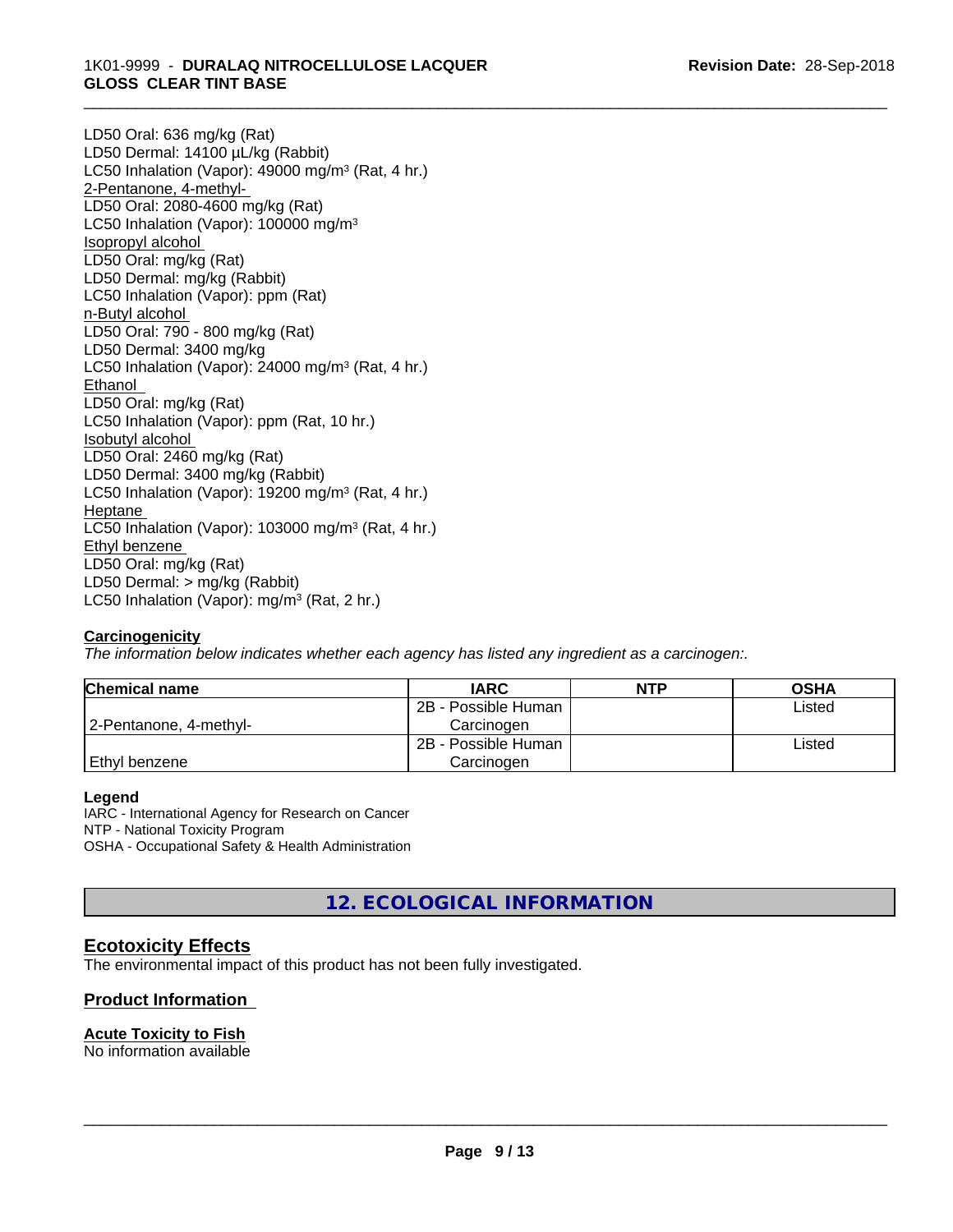### **Acute Toxicity to Aquatic Invertebrates**

No information available

#### **Acute Toxicity to Aquatic Plants**

No information available

#### **Persistence / Degradability**

No information available.

#### **Bioaccumulation**

There is no data for this product.

#### **Mobility in Environmental Media**

No information available.

#### **Ozone**

Not applicable

## **Component Information**

## **Acute Toxicity to Fish**

No information available n-Butyl acetate LC50: 18 mg/L (Fathead Minnow - 96 hr.) Acetone LC50: 8300 (Bluegill - 96 hr.) mg/L Ethyl benzene LC50: 12.1 mg/L (Fathead Minnow - 96 hr.)

## **Acute Toxicity to Aquatic Invertebrates**

No information available n-Butyl acetate EC50: 72.8 mg/L (Daphnia magna - 48 hr.) Acetone EC50: 12600 mg/L (Daphnia magna - 48 hr.) Ethyl benzene EC50: 1.8 mg/L (Daphnia magna - 48 hr.)

#### **Acute Toxicity to Aquatic Plants**

No information available n-Butyl acetate EC50: 674.7 mg/L (Green algae (Scenedesmus subspicatus), 72 hrs.) Ethyl benzene EC50: 4.6 mg/L (Green algae (Scenedesmus subspicatus), 72 hrs.)

## **13. DISPOSAL CONSIDERATIONS**

| <b>Waste Disposal Method</b>   | Dispose of in accordance with federal, state, and local regulations. Local<br>requirements may vary, consult your sanitation department or state-designated<br>environmental protection agency for more disposal options. |
|--------------------------------|---------------------------------------------------------------------------------------------------------------------------------------------------------------------------------------------------------------------------|
| <b>Empty Container Warning</b> | Emptied containers may retain product residue. Follow label warnings even after                                                                                                                                           |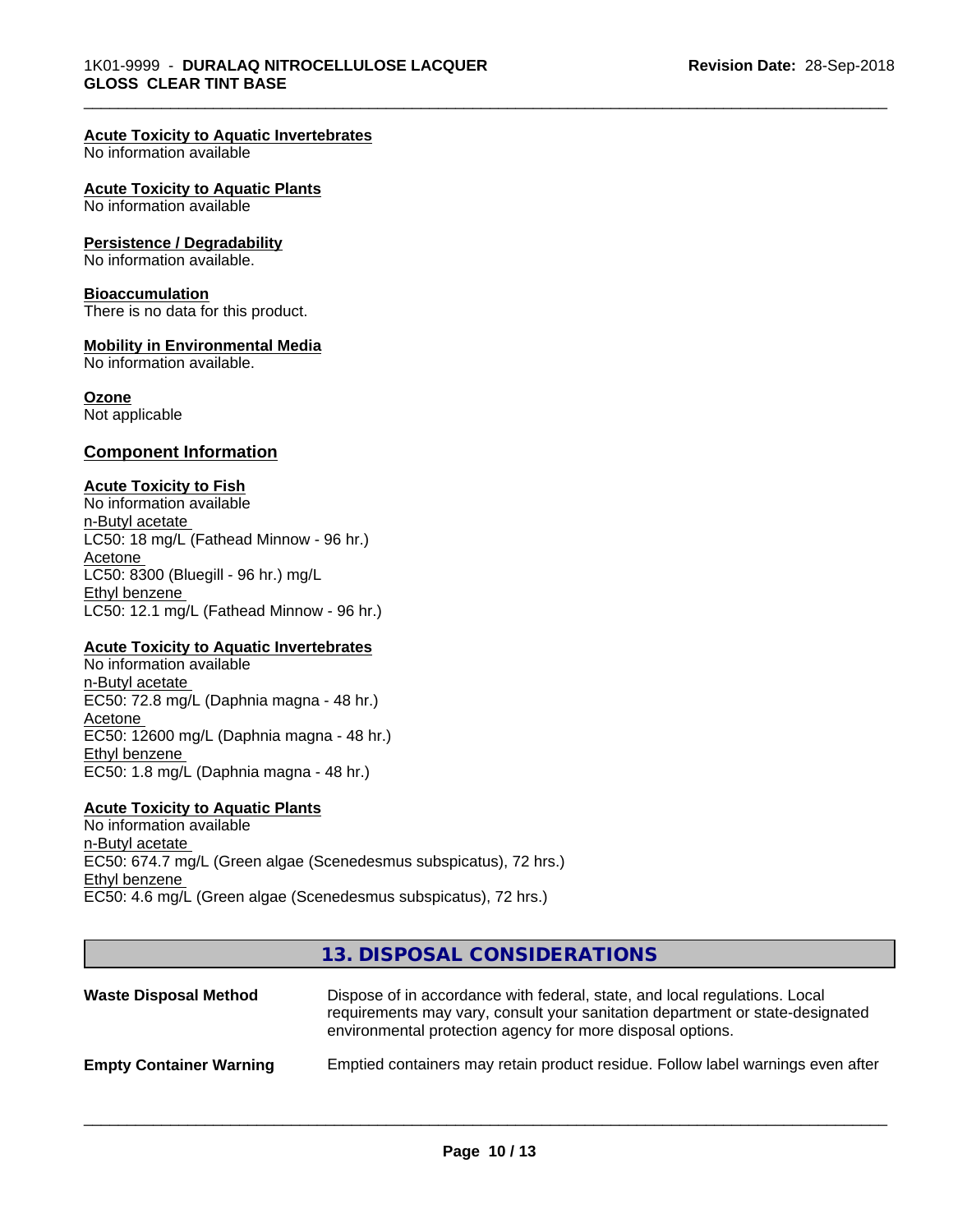container is emptied. Residual vapors may explode on ignition.

\_\_\_\_\_\_\_\_\_\_\_\_\_\_\_\_\_\_\_\_\_\_\_\_\_\_\_\_\_\_\_\_\_\_\_\_\_\_\_\_\_\_\_\_\_\_\_\_\_\_\_\_\_\_\_\_\_\_\_\_\_\_\_\_\_\_\_\_\_\_\_\_\_\_\_\_\_\_\_\_\_\_\_\_\_\_\_\_\_\_\_\_\_

## **14. TRANSPORT INFORMATION**

| <b>DOT</b><br><b>Proper Shipping Name</b><br><b>Hazard class</b><br>UN-No. | <b>PAINT</b><br>3<br>UN1263                   |
|----------------------------------------------------------------------------|-----------------------------------------------|
| <b>Packing Group</b><br><b>Description</b>                                 | UN1263, PAINT, 3, II                          |
| <b>ICAO/IATA</b>                                                           | Contact the preparer for further information. |
| <b>IMDG/IMO</b>                                                            | Contact the preparer for further information. |
|                                                                            | <b>15. REGULATORY INFORMATION</b>             |

## **International Inventories**

| <b>TSCA: United States</b> | Yes - All components are listed or exempt. |
|----------------------------|--------------------------------------------|
| <b>DSL: Canada</b>         | Yes - All components are listed or exempt. |

## **Federal Regulations**

#### **SARA 311/312 hazardous categorization**

| Acute health hazard               | Yes |
|-----------------------------------|-----|
| Chronic Health Hazard             | Yes |
| Fire hazard                       | Yes |
| Sudden release of pressure hazard | N٥  |
| Reactive Hazard                   | Yes |

## **SARA 313**

Section 313 of Title III of the Superfund Amendments and Reauthorization Act of 1986 (SARA). This product contains a chemical or chemicals which are subject to the reporting requirements of the Act and Title 40 of the Code of Federal Regulations, Part 372:

| <b>Chemical name</b>   | CAS No.        | Weight-% | <b>CERCLA/SARA 313</b><br>(de minimis concentration) |
|------------------------|----------------|----------|------------------------------------------------------|
| Toluene                | 108-88-3       | 10       | 1.0                                                  |
| 2-Pentanone, 4-methyl- | $108 - 10 - 1$ | 10       | 1.0                                                  |
| Isopropyl alcohol      | 67-63-0        | 10       | 1.0                                                  |
| n-Butyl alcohol        | $71-36-3$      |          | 1.0                                                  |
| Ethyl benzene          | $100 - 41 - 4$ | 0.5      | 0.1                                                  |

## **Clean Air Act,Section 112 Hazardous Air Pollutants (HAPs) (see 40 CFR 61)**

This product contains the following HAPs:

| <b>Chemical name</b> | CAS No. | Weight-% | <b>Hazardous Air Pollutant</b> |
|----------------------|---------|----------|--------------------------------|
|                      |         |          | (HAP)                          |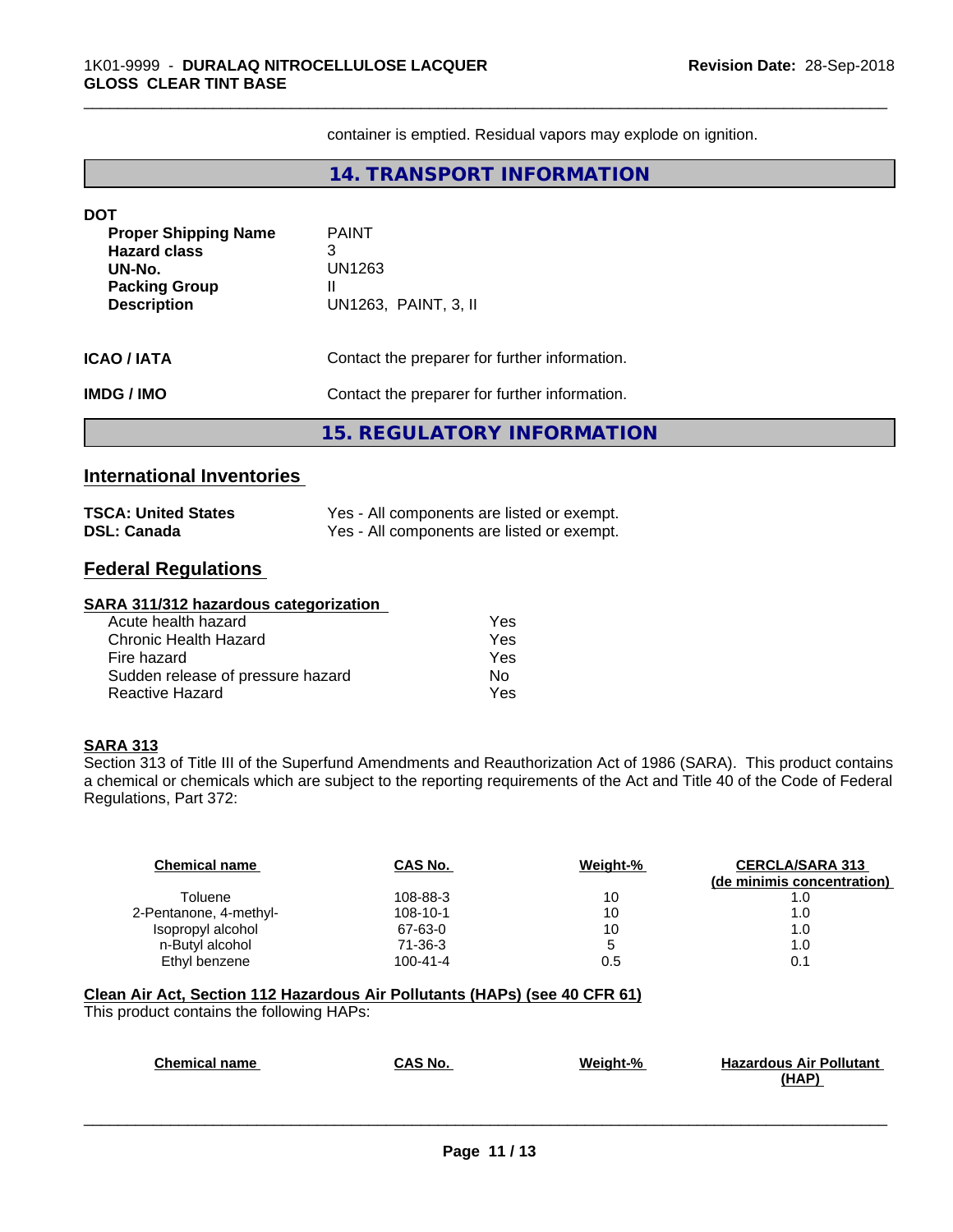| Toluene                | 108-88-3 | 10  | Listed |  |
|------------------------|----------|-----|--------|--|
| 2-Pentanone, 4-methyl- | 108-10-1 | 10  | Listed |  |
| Ethyl benzene          | 100-41-4 | U.O | Listed |  |

## **US State Regulations**

#### **California Proposition 65**

**AVIMARNING:** Cancer and Reproductive Harm– www.P65warnings.ca.gov

#### **State Right-to-Know**

| <b>Chemical name</b>   | <b>Massachusetts</b> | <b>New Jersey</b> | Pennsylvania |
|------------------------|----------------------|-------------------|--------------|
| n-Butyl acetate        |                      |                   |              |
| Acetone                |                      |                   |              |
| cellulose, nitrate     |                      |                   |              |
| Toluene                |                      |                   |              |
| 2-Pentanone, 4-methyl- |                      |                   |              |
| Isopropyl alcohol      |                      |                   |              |
| n-Butyl alcohol        |                      |                   |              |
| Ethanol                |                      |                   |              |
| Isobutyl alcohol       |                      |                   |              |

#### **Legend**

X - Listed

## **16. OTHER INFORMATION**

**HMIS** - **Health:** 2\* **Flammability:** 3 **Reactivity:** 2 **PPE:** -

#### **HMIS Legend**

- 0 Minimal Hazard
- 1 Slight Hazard
- 2 Moderate Hazard
- 3 Serious Hazard
- 4 Severe Hazard
- \* Chronic Hazard

X - Consult your supervisor or S.O.P. for "Special" handling instructions.

*Note: The PPE rating has intentionally been left blank. Choose appropriate PPE that will protect employees from the hazards the material will present under the actual normal conditions of use.*

*Caution: HMISÒ ratings are based on a 0-4 rating scale, with 0 representing minimal hazards or risks, and 4 representing significant hazards or risks. Although HMISÒ ratings are not required on MSDSs under 29 CFR 1910.1200, the preparer, has chosen to provide them. HMISÒ ratings are to be used only in conjunction with a fully implemented HMISÒ program by workers who have received appropriate HMISÒ training. HMISÒ is a registered trade and service mark of the NPCA. HMISÒ materials may be purchased exclusively from J. J. Keller (800) 327-6868.*

 **WARNING!** If you scrape, sand, or remove old paint, you may release lead dust. LEAD IS TOXIC. EXPOSURE TO LEAD DUST CAN CAUSE SERIOUS ILLNESS, SUCH AS BRAIN DAMAGE, ESPECIALLY IN CHILDREN. PREGNANT WOMEN SHOULD ALSO AVOID EXPOSURE.Wear a NIOSH approved respirator to control lead exposure. Clean up carefully with a HEPA vacuum and a wet mop. Before you start, find out how to protect yourself and your family by contacting the National Lead Information Hotline at 1-800-424-LEAD or log on to www.epa.gov/lead.